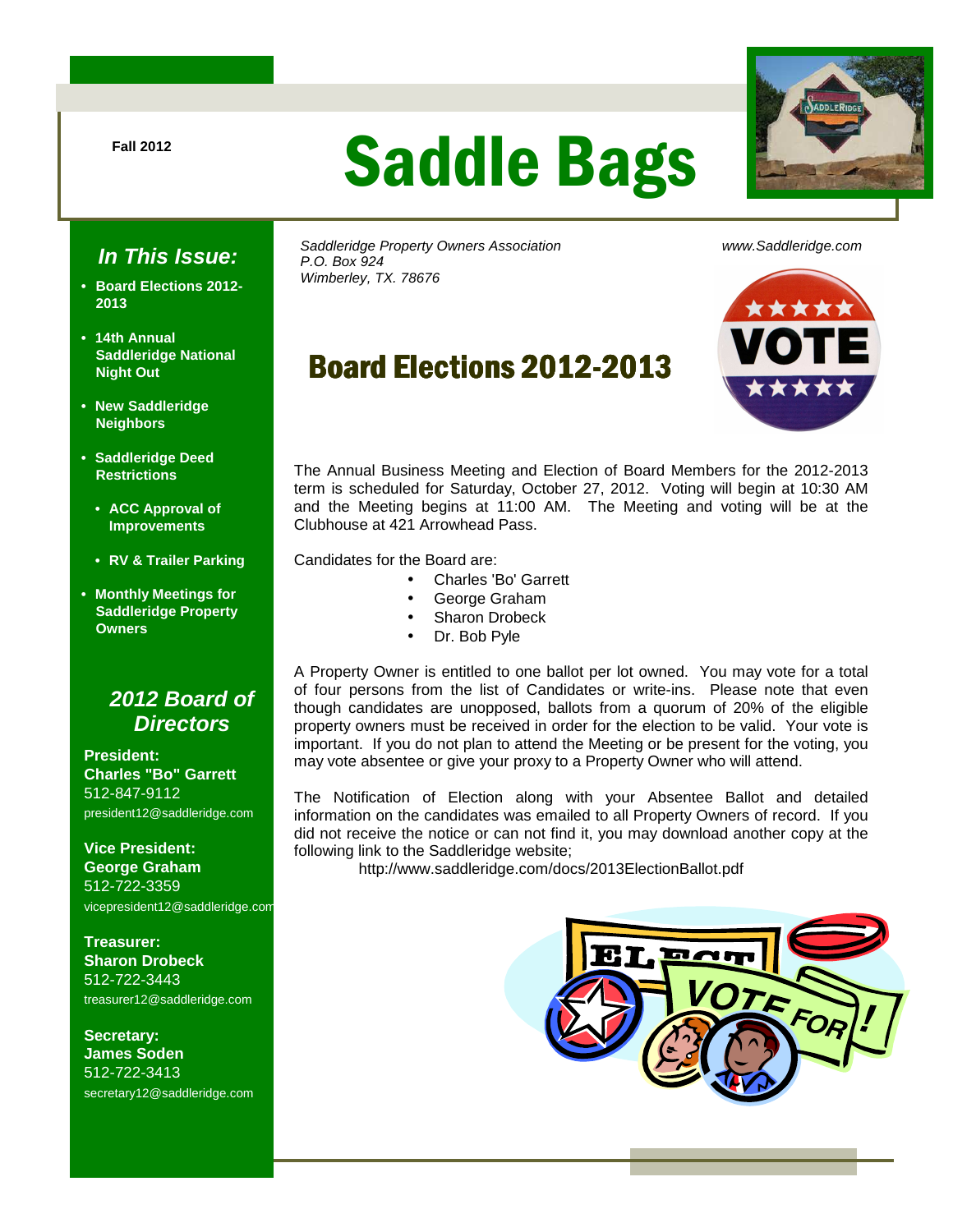

## 14th Annual Saddleridge National Night Out

 On October 2nd, Saddleridge celebrated the 14th Annual National Night Out. Approximately 90 Property Owners attended and enjoyed hamburgers, hotdogs, deserts, and root beer & ice cream floats.

 Invited speakers included Detective Michael Briggs from Hays County Sheriff's Department and Kay Mayfield from the Texas Forest Service. Det. Briggs discussed the declining crime rate in Hays County and in our neighborhood. Ms. Mayfield discussed protecting our properties from wildfires.



## New Saddleridge Neighbors

Saddleridge extends a warm welcome to our newest residents:

- Alan & Janine Basinger & family, 220 Meadow View
- Lon & Lana Howard, 201 Saddleridge Dr
- Richard & Cynthia Mosier, 520 Canyon Gap Rd
- Jeff & Jolene Conway & family, 700 Saddleridge Dr

We would also like to welcome Property Owners who plan to start construction of their new homes to be started soon

- Robert & Cathy Moreman, 860 Saddleridge Dr
- Monty Aubry, 521 Arrowhead Pass
- Tony & Laury Simmons, 310 Mission Trail
- John & Karen Koenreich, 701 Mission Trail
- Bruce & Vicki Cloud, 511 Saddleridge Dr
- Joel & Megan Ray and family, 815 Saddleridge Dr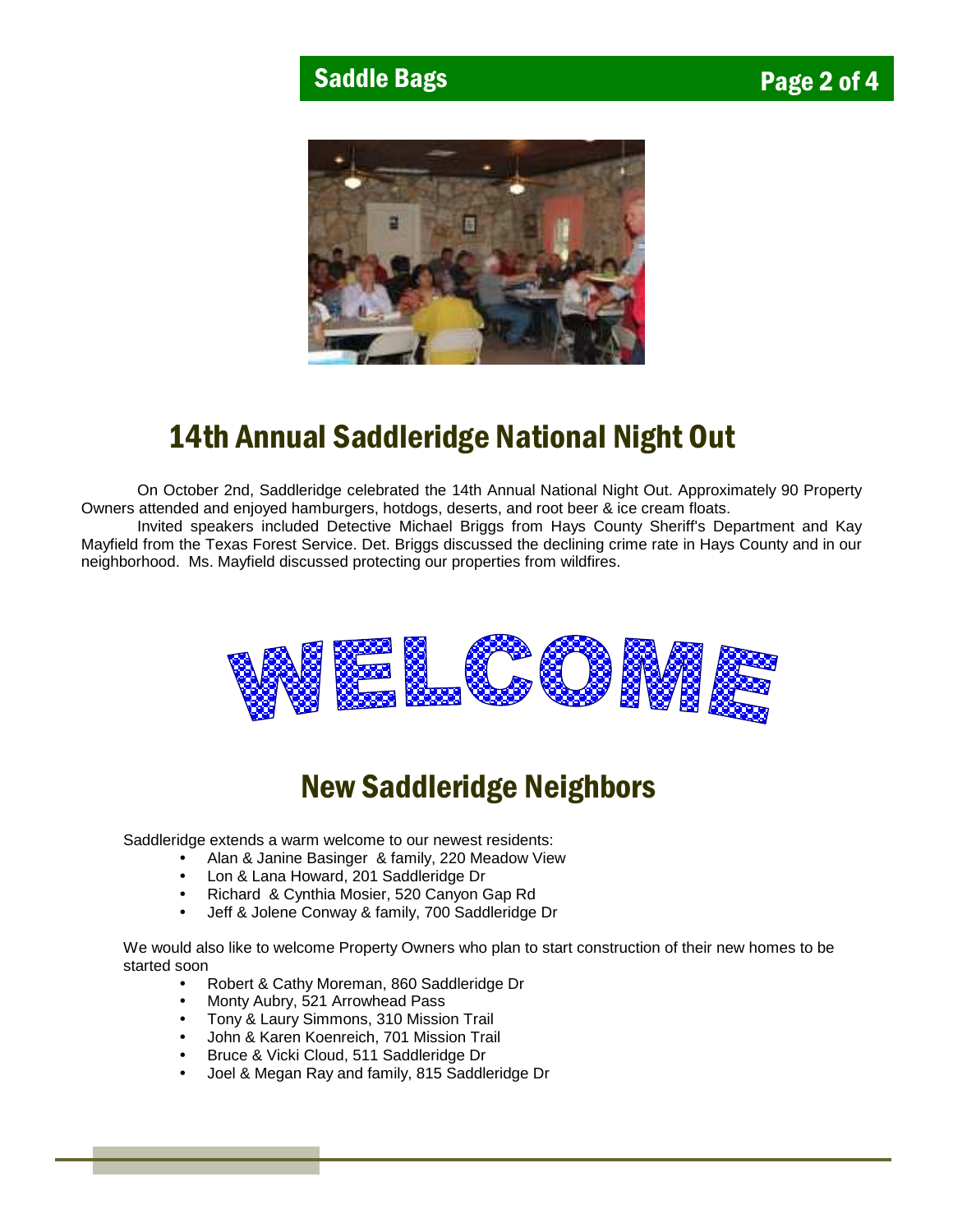## Saddleridge Deed Restrictions

Saddleridge is a deed restricted, planned subdivision. It is controlled by a document entitled 'DECLARATION OF COVENANTS, CONDITIONS AND RESTRICTIONS SADDLERIDGE SECTIONS I and II', referred to simply as the Covenants. What people often do not realize is that this document is a legally binding agreement between the individual Property Owner and the Association of all Saddleridge Property Owners. Each Property Owner agreed to abide by this document as a condition of purchase at the time of closing on the property. Each Property Owner should have received a copy of this document at closing, but regardless, under Texas law this agreement is still binding.

A copy of the full text of the Covenants can be found on the Saddleridge web site at http://www.saddleridge.com. Click on the **Documents** tab at the top of the page and you will be taken to a page that lists all of the pertinent documents. Clicking on the document name will allow you to view, download, or print a copy. If you are not familiar with these documents, you are encouraged to visit this site.

It is part of the Boards responsibility to enforce these Covenants on behalf of the Association. Voluntary cooperation is preferred, but if necessary, this could include initiating legal action. Two of the most common violations are discussed below.

#### **ACC Approval of Improvements**

 Property Owners are reminded that any improvements to your lot must be approved by the Architectural Control Committee (ACC) **prior to start of the project**. This is addressed in the Saddleridge **"Declaration of Covenants, Conditions and Restrictions"** (Covenants), Article IV. In part, this Article states:

#### **"Section 4.01 Basic Control.**

 **a) No building or other improvements of any character shall be erected or placed, or the erection or placing thereof commenced or changes made in the design or exterior appearance thereof (excluding, without limitation, painting, staining or siding), or any addition or exterior alteration made thereto after original construction or demolition or destruction by voluntary action made thereto after original constructed, on any Tract in the Subdivision until the obtaining of the necessary approval (as hereinafter provided) from the Committee of the construction plans and specification for the construction or alteration of such improvements or demolition or destruction of existing improvements by voluntary action. Approval shall be granted or withheld based on matters of compliance with the provisions of this instrument.** 

 **b) Each application made to the Committee, shall be accompanied by two sets of plans and specifications for all proposed construction (initial or alteration) to be done on such Tract, including plot plans showing location on the tract."** 

 The Committee Member names, telephone numbers, and e-mail address can be found on the Saddleridge website. Any of these Members will be happy to help you with your submittal.

### **RV & Trailer Parking**

 The SPOA Board has had several complaints regarding RV's, Trailers, and Boats parked in front of home. Storing such items on your property is allowed. However, the location on the property must conform to Section 3.04 of the Covenants, which states:

#### **"After the dwelling is complete an RV camper, trailer, or motor home may be stored on the tract provided it is stored behind the main dwelling and not within 25 feet of any side property line or 75 feet of any rear property line."**

 If you have any questions on what is an acceptable location for storage, please contact any of the Board Members. For a copy of the full text of the Covenants, please visit the Saddleridge web site at http://www.saddleridge.com and click on the **Documents** tab at the top of the page.